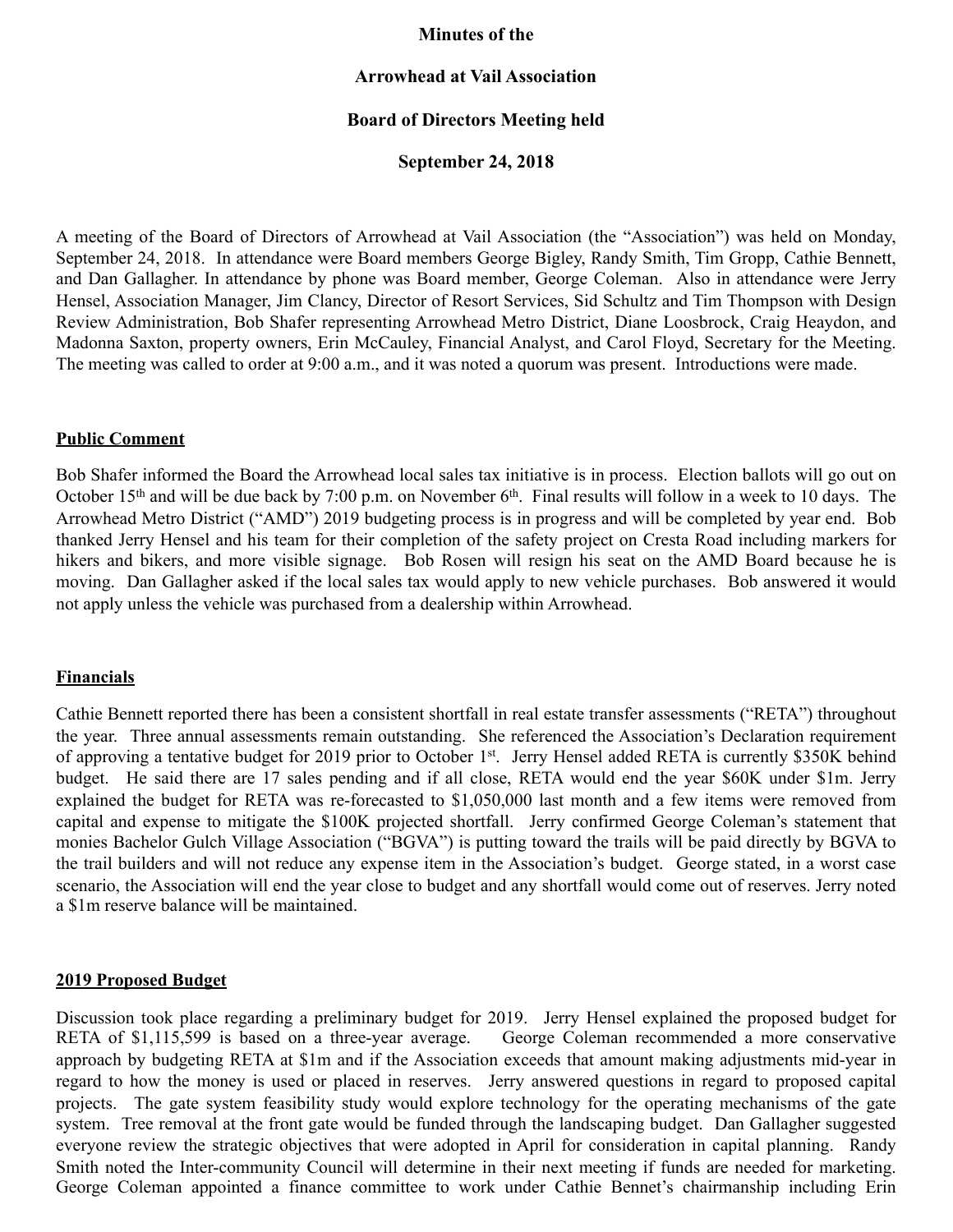McCauley, Jerry Hensel, Diane Loosbrock, Chad Hollingsworth, and Tim Gropp to review the budget in detail for further discussion and modification at the next Board meeting. George will sit in ex officio.

# **Dan Gallagher moved to adopt the preliminary 2019 budget as presented. Tim Gropp seconded the motion and it was unanimously approved.**

### **Design Review**

Sid Schultz introduced Tim Thompson, the new Design Review Administration code enforcement officer. Sid reported the final edition of the revised Design Guidelines has been received and will be posted on the Design Review website. George asked Carol Floyd to verify the link from the Association website to the Design Review website is updated. When asked if there is renewed interest and activity as a result of the revised Guidelines, Sid

answered one spec duplex under construction is checking their building coverage, impervious coverage and height requirement to allow for expanding the garages. In addition, a couple properties have been approved for more modern, frosted glass garage doors.

### **Public Safety**

Jim Clancy addressed the community's perception of Public Safety's performance and responsiveness. Going forward, Public Safety will focus on consistency in regard to taking calls, responding, and following up with the person who made the call. Every step will be documented in a dispatch log to ensure action is taken in a timely manner, giving the entire team the same parameters to work within. Emphasis is being placed on the need to follow process and proper documentation. Randy Smith asked if the new gate access system is functioning as a convenience or restrictive access, and whether it is being enforced. Jim Clancy replied the intent is to provide convenience for residents and Public Safety, and more control of who is accessing when, where, and why. Jim will provide the Board with further data at their next meeting. Jim recommended resending a communication closer to the holidays regarding the new access system and policy.

## **Committees**

Image/Landscaping/Beautification: Jerry Hensel reported the second phase of the Cresta Road project is complete with landscaping beyond the path that leads to the hiking trail. Native shrub mitigation has been done near the creek. Jerry said he received a proposal in the amount of \$4,000 for removal of trees at the front entrance if and when a decision is made to move forward.

Hiking: Dan Gallagher reported the satisfaction and appreciation of all who have used the new trail, anticipating it will be one of the most used amenities in the community. 2.1 miles of new trail is complete, with a goal of connecting to the Village-to-Village trail this year. Jerry Hensel said with 25 working days remaining, barring any foreseen circumstances, he is optimistic that portion of trail will be finished. George Coleman asked Dan and Jerry to submit cost estimates for next year's trail work to the Finance Committee for budgetary consideration. Dan suggested installing a sign at the entrance to the trail indicating construction by the Association. George asked Dan to draft language for the sign for the Board's review.

Snow: Jerry Hensel gave an update on the McCoy Park expansion stating the USFS 30-day objection period has begun and is going well. Jerry informed the Board 20 snowmaking guns have been replaced on Arrowhead Mountain along with another section of the main snowmaking line toward the bottom of Little Brave. He explained this would not increase snowmaking, but will be more reliable when temperatures are suitable. Some regrading has